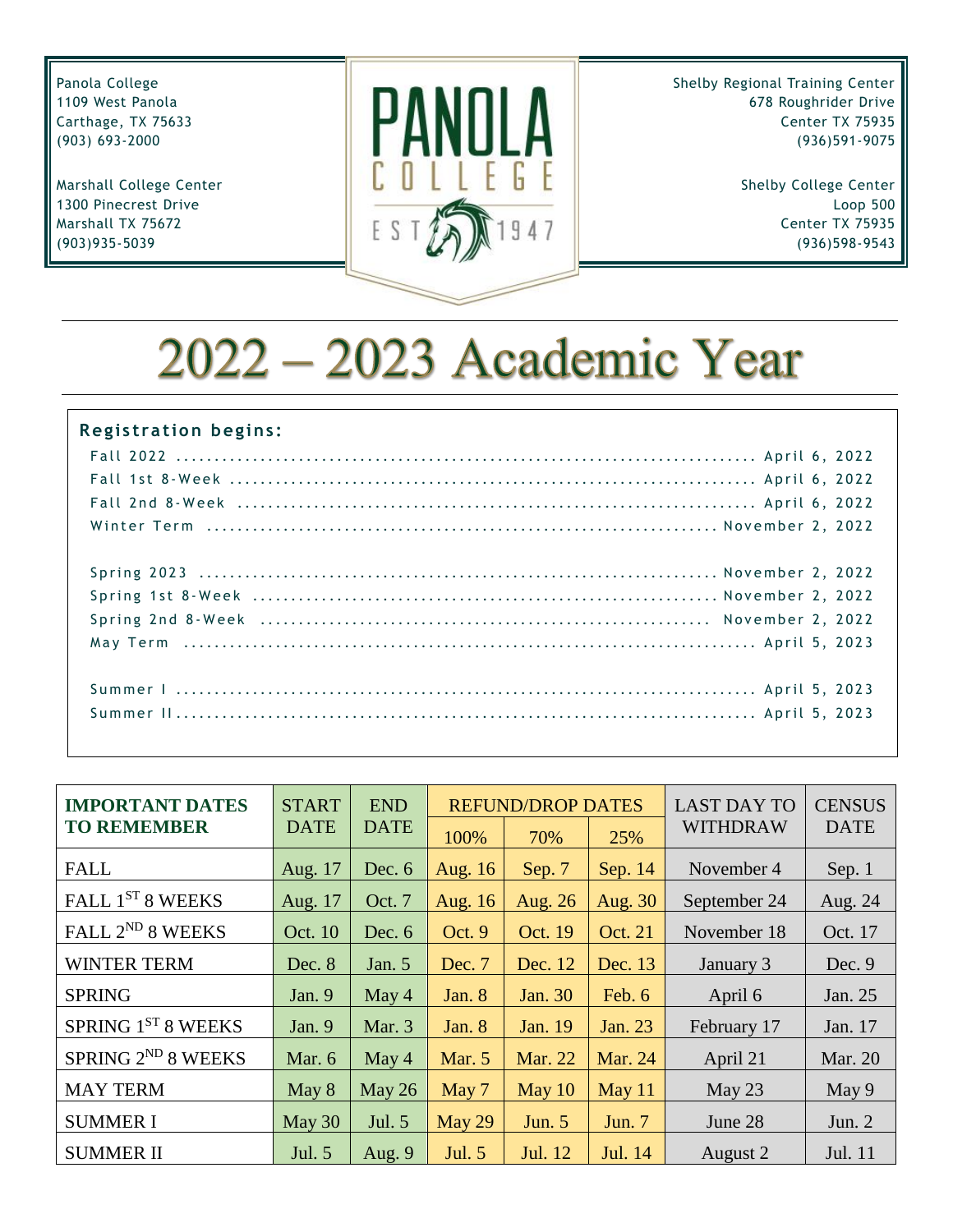*Alternate Operations During Campus Closure: During an emergency, or announced campus closure due to a natural disaster, pandemic, or other emergency situations, it may be necessary for Panola College to move to altered operations. During this time, Panola College may opt to continue delivery of instruction through methods that include, but are not limited to: online learning management system (CANVAS), online conferencing, email messaging, and/or an alternate schedule. It is the responsibility of the student to monitor Panola College's website [\(www.panola.edu\)](http://www.panola.edu/) for instructions about continuing courses remotely, CANVAS for each class for course-specific communication, and Panola College email for important general information.*

### Fall 2022

| April          |                   |                                                                        |
|----------------|-------------------|------------------------------------------------------------------------|
| 6              |                   | Registration for Fall 2022 Opens                                       |
|                | August            |                                                                        |
| 10             |                   | <b>Faculty Returns</b>                                                 |
| 13             | 10:00 am          | <b>Residence Halls Open</b>                                            |
| 16             |                   | Online Registration for Fall ends                                      |
| 16             |                   | Last Day to receive 100% Refund                                        |
| 17             |                   | Fall 2022 Classes Begin                                                |
|                |                   | Late Registration/Schedule Changes Begin – All Campus Sites (\$30 Fee) |
| 22             |                   | Registration Ends for Fall 2022                                        |
|                | September         |                                                                        |
| 1              |                   | <b>Official Reporting Date</b>                                         |
| 5              |                   | Holiday: Labor Day                                                     |
| $\overline{7}$ |                   | Last Day to receive 70% Refund                                         |
| 14             |                   | Last Day to receive 25% Refund                                         |
| 17             |                   | <b>Constitution Day</b>                                                |
|                | October           |                                                                        |
| $3 - 7$        |                   | Mid-Semester Week                                                      |
| 10             | $9:00$ am         | All mid-term grades posted                                             |
|                | November          |                                                                        |
| $\overline{2}$ |                   | Registration for Spring 2023 Opens                                     |
| $\overline{4}$ |                   | Last Day to Withdraw with "W" for 16-week semester                     |
| 18             | $2:00 \text{ pm}$ | <b>Residence Halls Close</b>                                           |
| 21-25          |                   | Holidays: Thanksgiving                                                 |
| 27             | $2:00 \text{ pm}$ | Residence Halls Open                                                   |
| 28             |                   | Classes resume                                                         |
|                | December          |                                                                        |
| $1-6$          |                   | <b>Final Exams</b>                                                     |
| 6              |                   | Fall 2022 Semester Ends                                                |
| 7              | $5:00 \text{ pm}$ | Semester grades become official                                        |
| 8              | $4:00 \text{ pm}$ | <b>Residence Halls Close</b>                                           |
| 8              |                   | 5:00 pm/7:00 pm Commencement (Johnson Gymnasium)                       |
| 9              | $12:30$ pm        | <b>Offices Close</b>                                                   |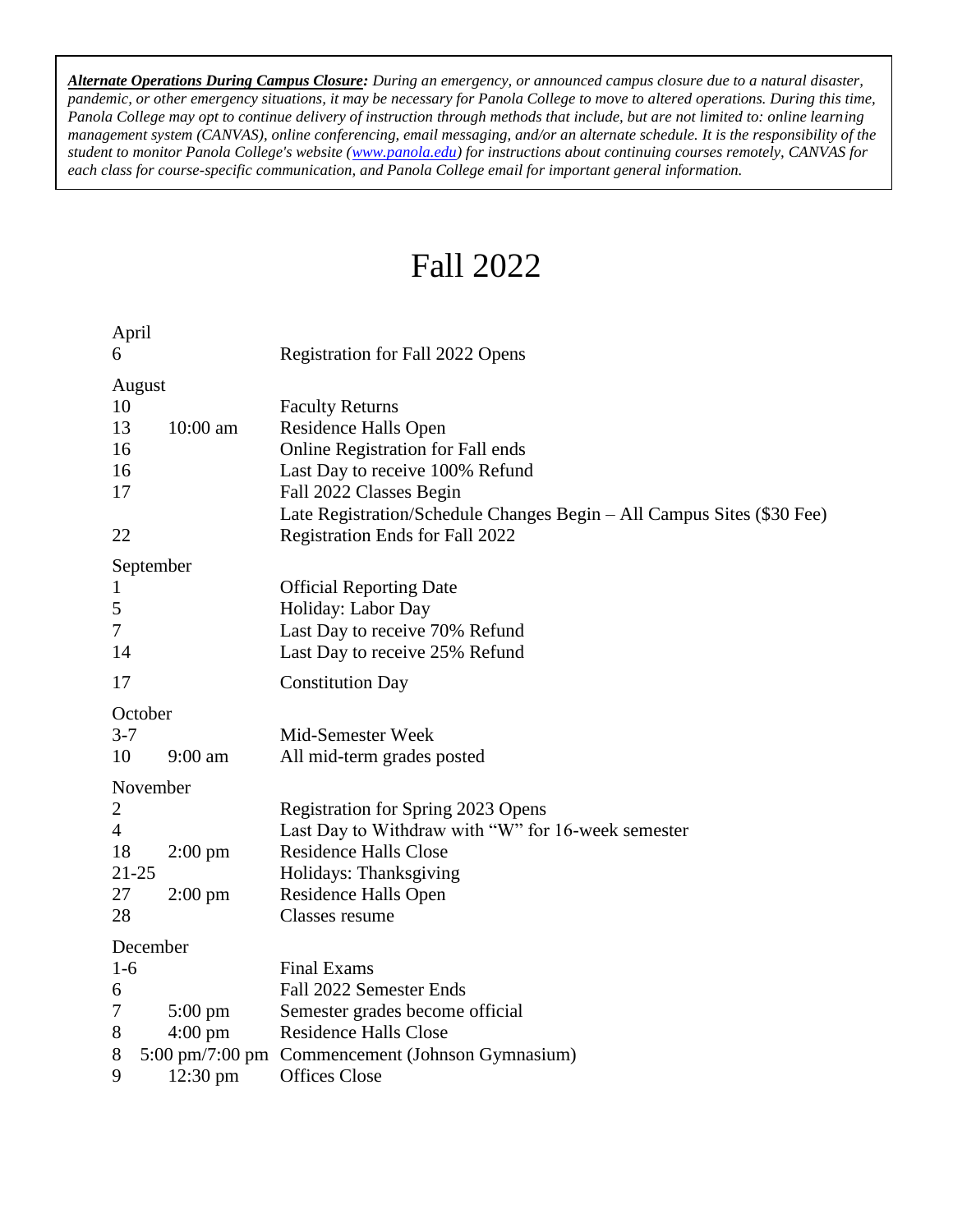## Fall 2022 1<sup>st</sup> 8-weeks

| April 6           | Registration for 1 <sup>st</sup> 8-Week Fall opens                     |  |  |
|-------------------|------------------------------------------------------------------------|--|--|
| August 16         | <b>Online Registration for Fall ends</b>                               |  |  |
|                   | Last Day to receive 100% Refund                                        |  |  |
|                   | 1 <sup>st</sup> 8-week Fall Classes Begin                              |  |  |
|                   | Late Registration/Schedule Changes Begin - All Campus Sites (\$30 Fee) |  |  |
|                   | Registration Ends for 1 <sup>st</sup> 8-week Fall Classes              |  |  |
|                   | <b>Official Reporting Date</b>                                         |  |  |
|                   | Last Day to receive 70% Refund                                         |  |  |
|                   | Last Day to receive 25% Refund                                         |  |  |
| September         |                                                                        |  |  |
|                   | Holiday: Labor Day                                                     |  |  |
|                   | Last Day to Withdraw with "W" from 1 <sup>st</sup> 8-week Fall         |  |  |
| October           |                                                                        |  |  |
|                   | 1 <sup>st</sup> 8-week Fall Ends                                       |  |  |
| $5:00 \text{ pm}$ | Semester grades become official                                        |  |  |
|                   |                                                                        |  |  |

### Fall 2022 2<sup>nd</sup> 8-weeks

| April     |                   |                                                                        |  |  |
|-----------|-------------------|------------------------------------------------------------------------|--|--|
| 6         |                   | Registration for $2nd$ 8-week Fall Opens                               |  |  |
| October   |                   |                                                                        |  |  |
| 9         |                   | Last Day to receive 100% Refund                                        |  |  |
| 10        |                   | $2nd$ 8-week Fall Classes Begin                                        |  |  |
|           |                   | Late Registration/Schedule Changes Begin – All Campus Sites (\$30 Fee) |  |  |
| 13        |                   | Registration Ends for 2 <sup>nd</sup> 8-week Fall Classes              |  |  |
| 17        |                   | <b>Official Reporting Date</b>                                         |  |  |
| 19        |                   | Last Day to receive 70% Refund                                         |  |  |
| 21        |                   | Last Day to receive 25% Refund                                         |  |  |
| November  |                   |                                                                        |  |  |
| 18        |                   | Last Day to Withdraw with "W" from 2 <sup>nd</sup> 8-week Fall         |  |  |
| $21 - 25$ |                   | Holidays: Thanksgiving                                                 |  |  |
| December  |                   |                                                                        |  |  |
| 6         |                   | $2nd$ 8-week Fall Ends                                                 |  |  |
| 7         | $5:00 \text{ pm}$ | Semester grades become official                                        |  |  |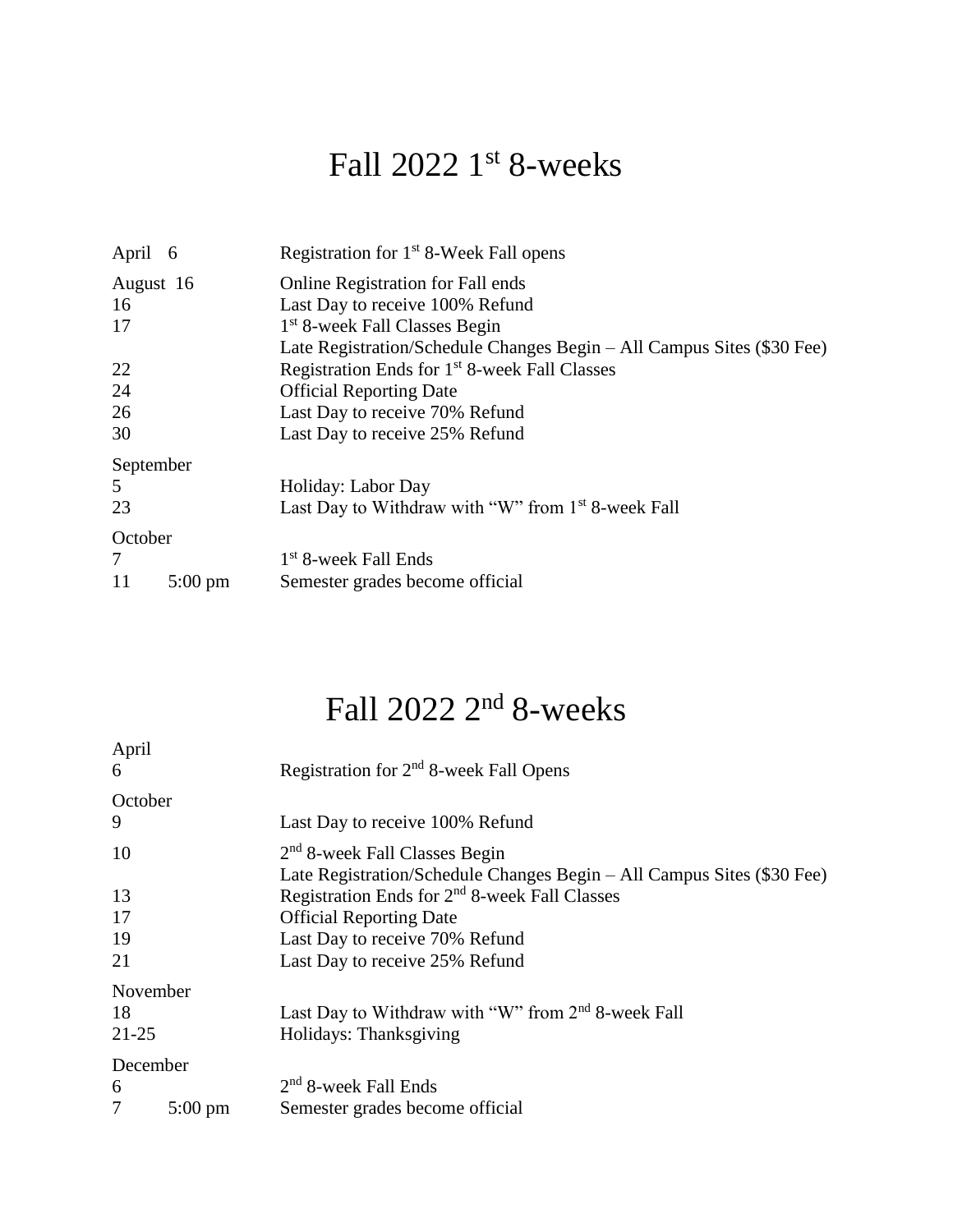## Winter Term 2022

| November |                    | Registration for Winter Term 2022 Opens         |
|----------|--------------------|-------------------------------------------------|
| December |                    |                                                 |
|          |                    | <b>Online Registration for Winter Term ends</b> |
|          |                    | Last Day to receive 100% Refund                 |
| 8        |                    | Winter Term 2022 Classes Begin                  |
| 9        |                    | <b>Official Reporting Date</b>                  |
| 12       |                    | Last Day to receive 70% Refund                  |
| 13       |                    | Last Day to receive 25% Refund                  |
| January  |                    |                                                 |
| 3        |                    | Last Day to Withdraw with "W" for Winter Term   |
| 5        |                    | Winter Term 2022 Ends                           |
| 6        | $12:30 \text{ pm}$ | Semester grades become official                 |
|          |                    |                                                 |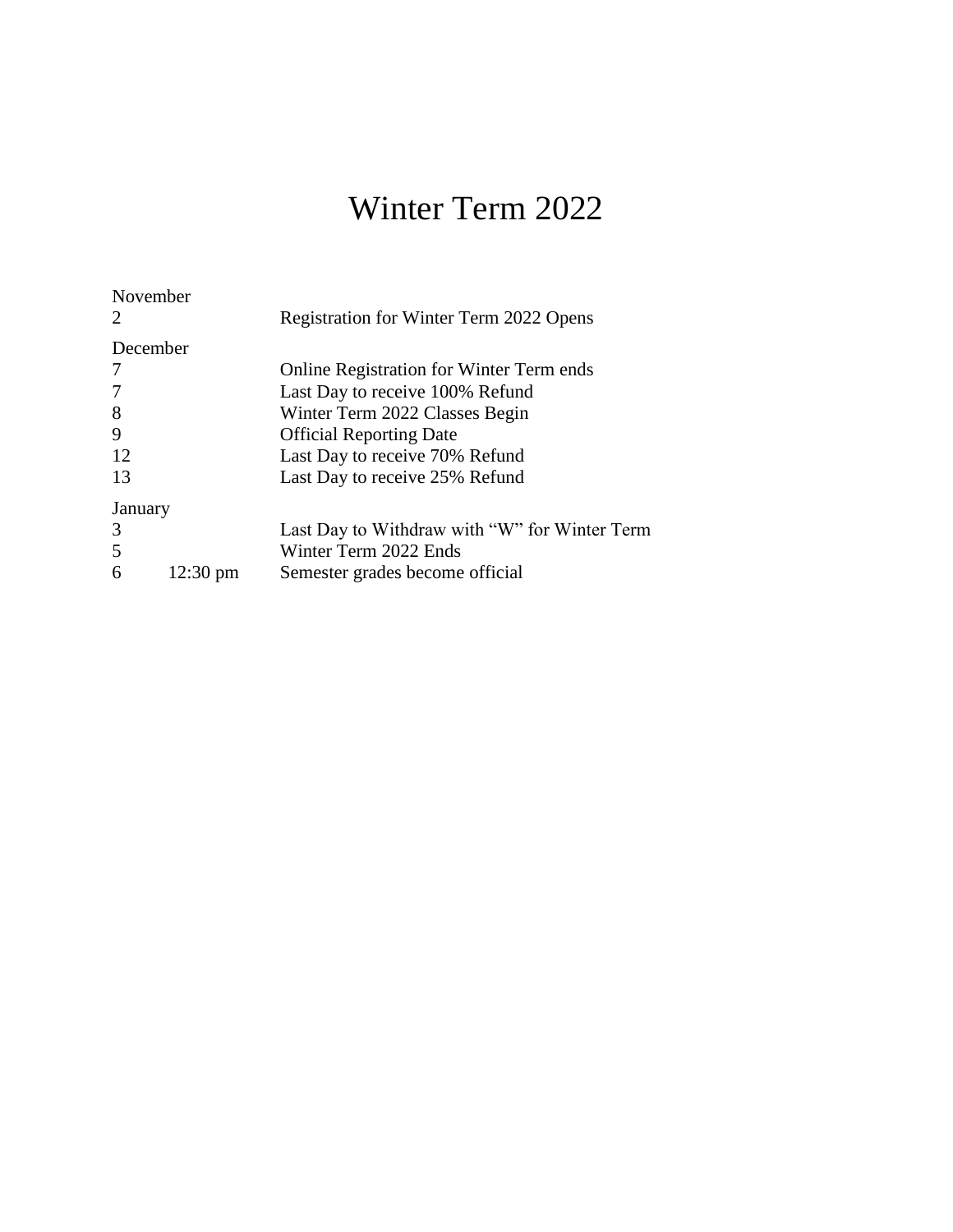## Spring 2023

|                | November          |                                                                        |
|----------------|-------------------|------------------------------------------------------------------------|
| $\overline{2}$ |                   | Registration for Spring 2023 Opens                                     |
| January        |                   |                                                                        |
| 3              |                   | Offices Open                                                           |
| $\overline{4}$ |                   | <b>Faculty Return</b>                                                  |
| $8\,$          | $2:00 \text{ pm}$ | Residence Halls Open                                                   |
| $8\,$          |                   | Online Registration for Spring ends                                    |
| 8              |                   | Last Day to receive 100% Refund                                        |
| 9              |                   | Spring 2023 Classes Begin                                              |
|                |                   | Late Registration/Schedule Changes Begin - All Campus Sites (\$30 Fee) |
| 12             |                   | Registration Ends for Spring 2023                                      |
| 16             |                   | Holiday: Martin Luther King, Jr. Day                                   |
| 25             |                   | <b>Official Reporting Date</b>                                         |
| 30             |                   | Last Day to receive 70% Refund                                         |
| February       |                   |                                                                        |
| 6              |                   | Last Day to receive 25% Refund                                         |
| 27-March 3     |                   | Mid-Semester Week                                                      |
| March          |                   |                                                                        |
| 6              | 9:00 am           | All mid-term grades posted                                             |
| 10             | $2:00 \text{ pm}$ | <b>Residence Halls Close</b>                                           |
| $13 - 17$      |                   | Spring Break (College Closed)                                          |
| 19             | $2:00 \text{ pm}$ | Residence Halls Open                                                   |
| 20             |                   | Classes resume                                                         |
| April          |                   |                                                                        |
| 6              |                   | Last Day to Withdraw with "W" for 16-week semester                     |
| $\overline{7}$ |                   | Holiday: Good Friday                                                   |
| May            |                   |                                                                        |
| $1-4$          |                   | <b>Final Exams</b>                                                     |
| 4              |                   | Spring 2023 Semester Ends                                              |
| 4              | $4:00 \text{ pm}$ | <b>Residence Halls Close</b>                                           |
| 4              | 5:00 pm/7:00 pm   | Commencement (Johnson Gymnasium)                                       |
| 5              | $12:30$ pm        | Semester grades become official                                        |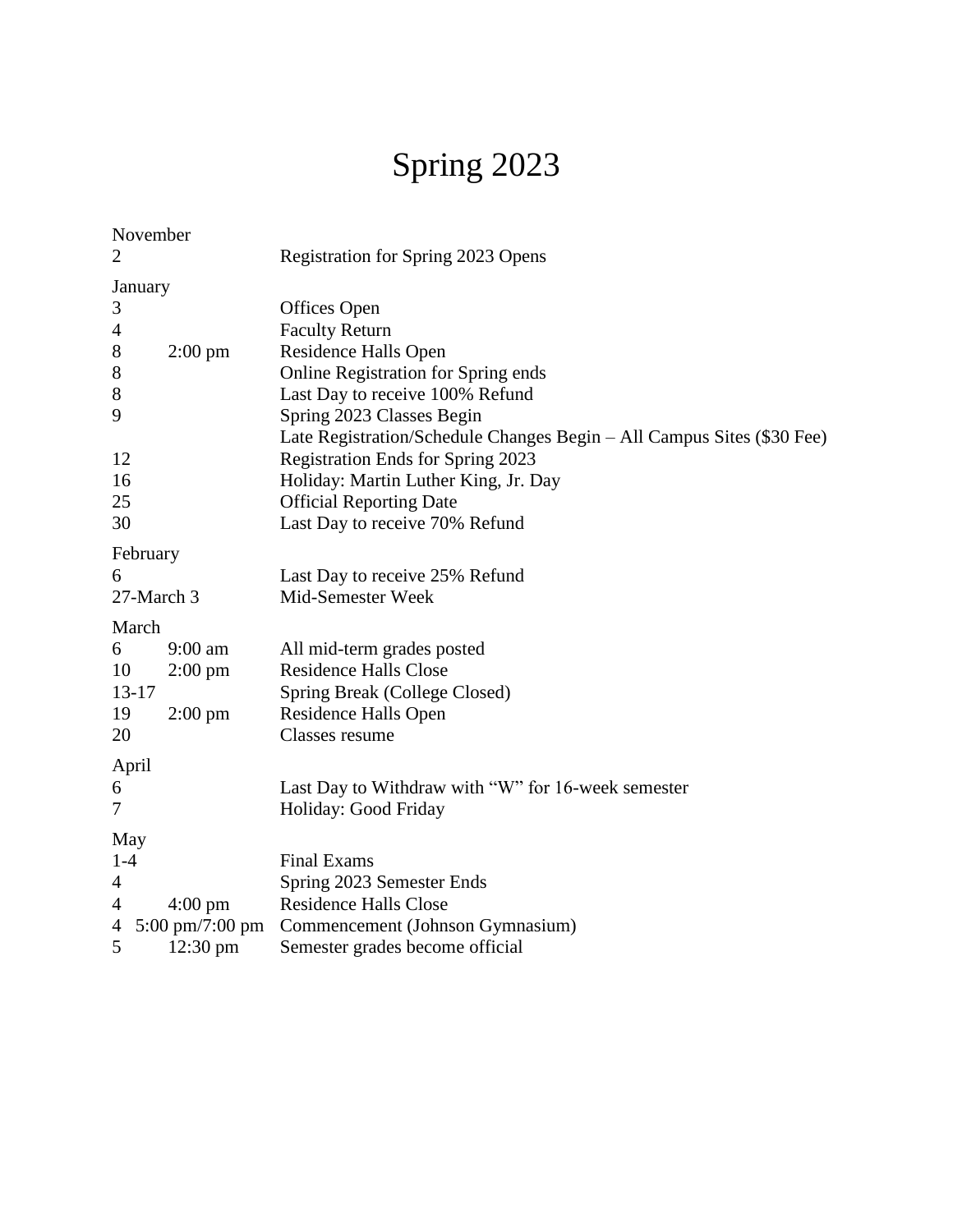## Spring 2023 1st 8-weeks

| January  |                                      |                                                                        |  |  |
|----------|--------------------------------------|------------------------------------------------------------------------|--|--|
| 8        |                                      | Last Day to receive 100% Refund                                        |  |  |
| 9        |                                      | 1 <sup>st</sup> 8-week Spring Classes Begin                            |  |  |
|          |                                      | Late Registration/Schedule Changes Begin – All Campus Sites (\$30 Fee) |  |  |
| 12       |                                      | Registration Ends for 1 <sup>st</sup> 8-week Spring Classes            |  |  |
| 16       | Holiday: Martin Luther King, Jr. Day |                                                                        |  |  |
| 17       |                                      | <b>Official Reporting Date</b>                                         |  |  |
| 19       |                                      | Last Day to receive 70% Refund                                         |  |  |
| 23       |                                      | Last Day to receive 25% Refund                                         |  |  |
| February |                                      |                                                                        |  |  |
| 17       |                                      | Last Day to Withdraw with "W" from $1st$ 8-week Spring                 |  |  |
| March    |                                      |                                                                        |  |  |
| 3        |                                      | 1 <sup>st</sup> 8-week Spring Ends                                     |  |  |
| 6        | $5:00 \text{ pm}$                    | Semester grades become official                                        |  |  |
|          |                                      |                                                                        |  |  |

## Spring 2023 2<sup>nd</sup> 8-weeks

| February       |                    |                                                                        |
|----------------|--------------------|------------------------------------------------------------------------|
| 8              |                    | Registration for 2 <sup>nd</sup> 8-week Spring Opens                   |
| March          |                    |                                                                        |
| 5              |                    | Last Day to receive 100% Refund                                        |
| 6              |                    | $2nd$ 8-week Spring Classes Begin                                      |
|                |                    | Late Registration/Schedule Changes Begin – All Campus Sites (\$30 Fee) |
| 9              |                    | Registration Ends for 2 <sup>nd</sup> 8-week Spring Classes            |
| $13-17$        |                    | Spring Break (College Closed)                                          |
| 20             |                    | <b>Official Reporting Date</b>                                         |
| 22             |                    | Last Day to receive 70% Refund                                         |
| 24             |                    | Last Day to receive 25% Refund                                         |
| April          |                    |                                                                        |
| 7              |                    | Holiday: Good Friday                                                   |
| 21             |                    | Last Day to Withdraw with "W" from $2nd$ 8-week Spring                 |
| May            |                    |                                                                        |
| $\overline{4}$ |                    | $2nd$ 8-week Spring Ends                                               |
| 5              | $12:30 \text{ pm}$ | Semester grades become official                                        |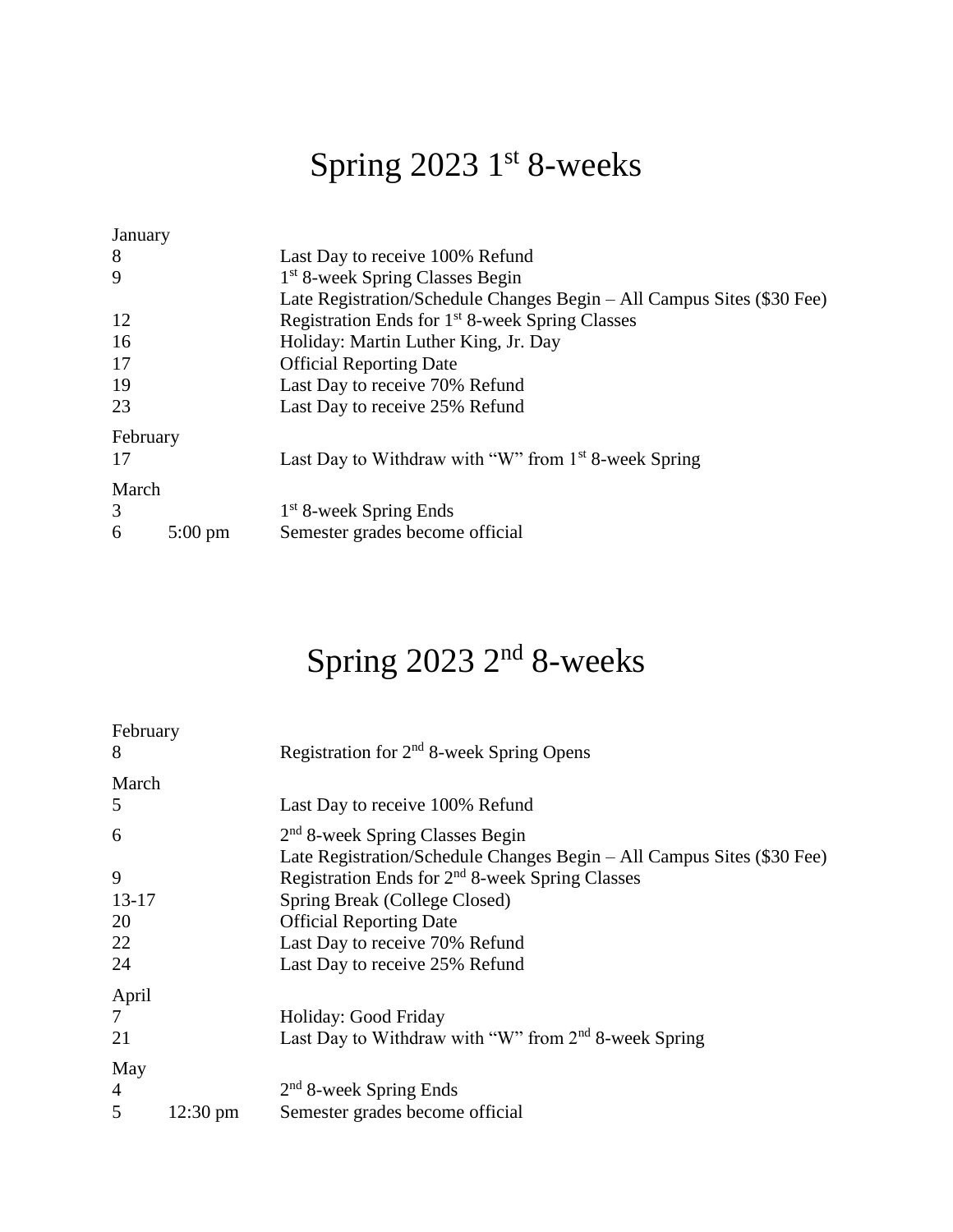## Summer I 2023

| April          |                                                                  |
|----------------|------------------------------------------------------------------|
| 5              | Registration for Summer I 2023 Opens                             |
| May            |                                                                  |
| 29             | Holiday: Memorial Day                                            |
| 29             | Online Registration for Summer I ends                            |
| 29             | Last Day to receive 100% Refund                                  |
| 30             | Summer I 2023 Classes Begin                                      |
|                | Late Registration/Schedule Changes – All Campus Sites (\$30 Fee) |
| June           |                                                                  |
| 2              | <b>Official Reporting Date</b>                                   |
| 5              | Last Day to receive 70% Refund                                   |
| $\overline{7}$ | Last Day to receive 25% Refund                                   |
| 19             | Holiday: Juneteenth                                              |
| 28             | Last Day to Withdraw with "W"                                    |
|                |                                                                  |
|                |                                                                  |
| July           |                                                                  |
| $3-4$          | Holiday: Independence Day                                        |
|                |                                                                  |

| 5 |                   | Summer I 2023 Ends              |
|---|-------------------|---------------------------------|
| 6 | $5:00 \text{ pm}$ | Semester grades become official |

## Summer II 2023

| April<br>.5 | Registration for Summer II 2023 Opens                            |
|-------------|------------------------------------------------------------------|
| July        |                                                                  |
| $3-4$       | Holiday: Independence Day                                        |
| 5           | <b>Online Registration for Summer II ends</b>                    |
| 5           | Last Day to receive 100% Refund                                  |
| 6           | Summer II 2023 Classes Begin                                     |
|             | Late Registration/Schedule Changes – All Campus Sites (\$30 Fee) |
| -11         | <b>Official Reporting Date</b>                                   |
| 12          | Last Day to receive 70% Refund                                   |
| 14          | Last Day to receive 25% Refund                                   |
|             |                                                                  |

### August

| $\overline{2}$ |                   | Last Day to Withdraw with "W"   |
|----------------|-------------------|---------------------------------|
| 9              |                   | Summer II 2023 Ends             |
| 10             | $5:00 \text{ pm}$ | Semester grades become official |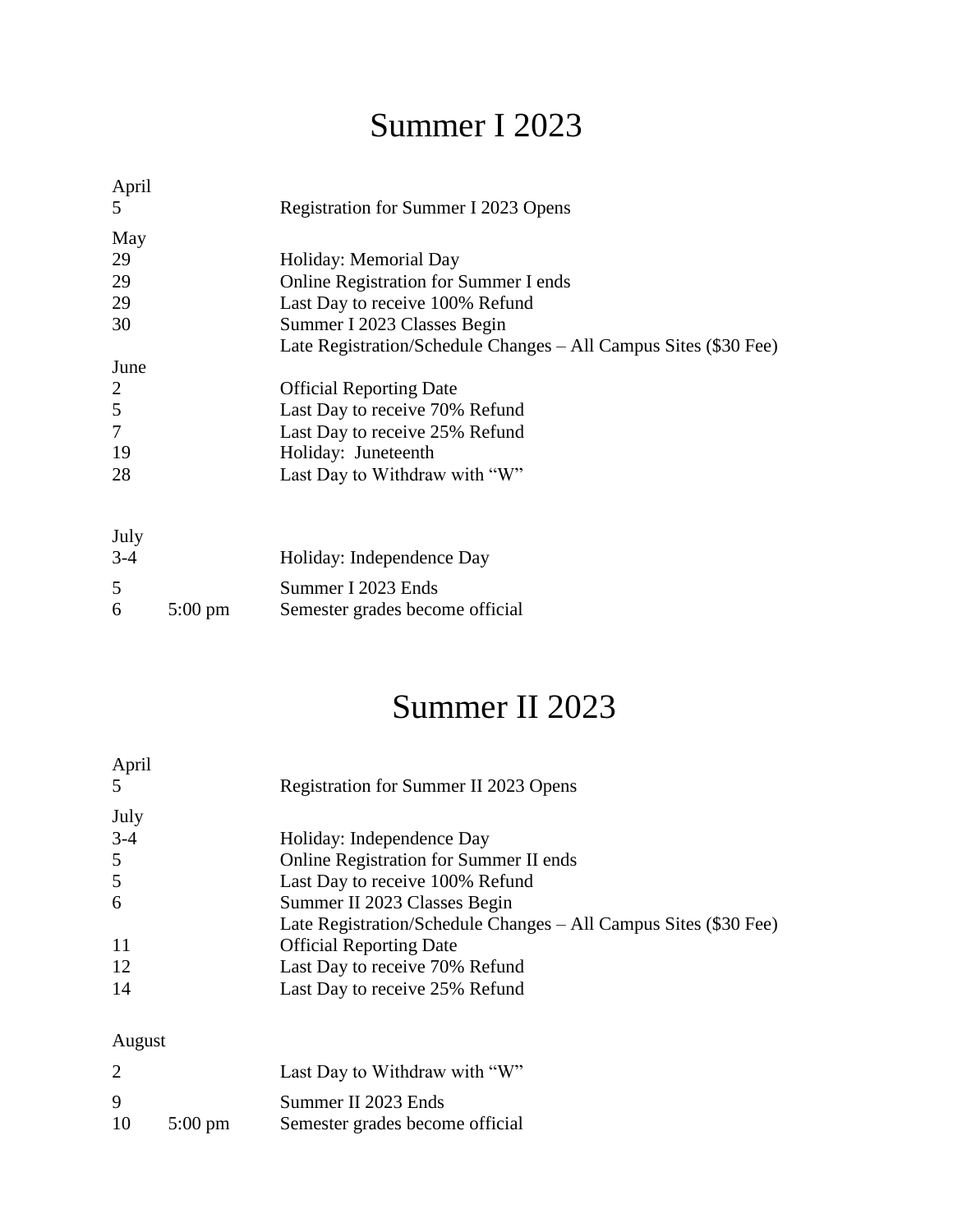| Panola College Tuition and Fees 2021 - 2022 |                |                                                          |              |                |                        |                                   |              |                |                        |                                |              |
|---------------------------------------------|----------------|----------------------------------------------------------|--------------|----------------|------------------------|-----------------------------------|--------------|----------------|------------------------|--------------------------------|--------------|
|                                             |                | <b>Out-of-District/Louisiana</b><br><b>Panola County</b> |              |                |                        | <b>Out-of-State/International</b> |              |                |                        |                                |              |
| <b>Hours</b>                                | <b>Tuition</b> | <b>General</b><br>Fees                                   | <b>Total</b> | <b>Tuition</b> | <b>General</b><br>Fees | Out of<br><b>District</b><br>Fee  | <b>Total</b> | <b>Tuition</b> | General<br><b>Fees</b> | Out-of-<br><b>State</b><br>Fee | <b>Total</b> |
| 1                                           | 60             | 59                                                       | 119          | 60             | 59                     | 68                                | 187          | 200            | 59                     | 112                            | 371          |
| 2                                           | 66             | 118                                                      | 184          | 66             | 118                    | 136                               | 320          | 200            | 118                    | 224                            | 542          |
| 3                                           | 99             | 177                                                      | 276          | 99             | 177                    | 204                               | 480          | 200            | 177                    | 336                            | 713          |
| 4                                           | 132            | 236                                                      | 368          | 132            | 236                    | 272                               | 640          | 200            | 236                    | 448                            | 884          |
| 5                                           | 165            | 295                                                      | 460          | 165            | 295                    | 340                               | 800          | 200            | 295                    | 560                            | 1055         |
| 6                                           | 198            | 354                                                      | 552          | 198            | 354                    | 408                               | 960          | 200            | 354                    | 672                            | 1226         |
| $\overline{7}$                              | 231            | 413                                                      | 644          | 231            | 413                    | 476                               | 1120         | 231            | 413                    | 784                            | 1428         |
| 8                                           | 264            | 472                                                      | 736          | 264            | 472                    | 544                               | 1280         | 264            | 472                    | 896                            | 1632         |
| 9                                           | 297            | 531                                                      | 828          | 297            | 531                    | 612                               | 1440         | 297            | 531                    | 1008                           | 1836         |
| 10                                          | 330            | 590                                                      | 920          | 330            | 590                    | 680                               | 1600         | 330            | 590                    | 1120                           | 2040         |
| 11                                          | 363            | 649                                                      | 1012         | 363            | 649                    | 748                               | 1760         | 363            | 649                    | 1232                           | 2244         |
| 12                                          | 396            | 708                                                      | 1104         | 396            | 708                    | 816                               | 1920         | 396            | 708                    | 1344                           | 2448         |
| 13                                          | 429            | 767                                                      | 1196         | 429            | 767                    | 884                               | 2080         | 429            | 767                    | 1456                           | 2652         |
| 14                                          | 462            | 826                                                      | 1288         | 462            | 826                    | 952                               | 2240         | 462            | 826                    | 1568                           | 2856         |
| 15                                          | 495            | 885                                                      | 1380         | 495            | 885                    | 1020                              | 2400         | 495            | 885                    | 1680                           | 3060         |
| 16                                          | 528            | 944                                                      | 1472         | 528            | 944                    | 1088                              | 2560         | 528            | 944                    | 1792                           | 3264         |
| 17                                          | 561            | 1003                                                     | 1564         | 561            | 1003                   | 1156                              | 2720         | 561            | 1003                   | 1904                           | 3468         |
| 18                                          | 594            | 1062                                                     | 1656         | 594            | 1062                   | 1224                              | 2880         | 594            | 1062                   | 2016                           | 3672         |
| 19                                          | 627            | 1121                                                     | 1748         | 627            | 1121                   | 1292                              | 3040         | 627            | 1121                   | 2128                           | 3876         |
| 20                                          | 660            | 1180                                                     | 1840         | 660            | 1180                   | 1360                              | 3200         | 660            | 1180                   | 2240                           | 4080         |
| 21                                          | 693            | 1239                                                     | 1932         | 693            | 1239                   | 1428                              | 3360         | 693            | 1239                   | 2352                           | 4284         |

#### **CLASS RELATED FEES**

| BUILDING USE FEE \$ 10 per semester hr<br>(Includes but not limited to Marshall College          |
|--------------------------------------------------------------------------------------------------|
| Center, Shelby College Center, Shelby Regional                                                   |
| <b>Training Center)</b>                                                                          |
| REGULAR LABORATORY\$ 24                                                                          |
| SCIENCE LABORATORY FEE  \$ 24                                                                    |
| <b>SPECIAL FEES:</b>                                                                             |
| Chemistry Lab Insurance \$ 20                                                                    |
| Cosmetology (labs and insurance) $55 - 50$                                                       |
| Industrial/Petroleum Technology  \$50-75                                                         |
| Internet Course (per semester hour) \$15                                                         |
|                                                                                                  |
| Welding (per class) \$ 75                                                                        |
| SPECIAL COURSES \$30 - 1200                                                                      |
| (supplies and traveling fees)                                                                    |
| VOCATIONAL NURSING  \$35-\$238                                                                   |
| (clinical, labs, insurance)                                                                      |
| ASSOCIATE DEGREE NURSING  \$35-\$400                                                             |
| Please contact the ADN department for a full<br>schedule of fees for those students selected for |
| the ADN program.                                                                                 |
|                                                                                                  |

OCCUPATIONAL THERAPY ASST .........\$35—\$175 (clinical, labs, insurance) PRIVATE INSTRUCTION (1 HR/2 HR)...\$100/\$200 CRIMINAL BACKGROUND CHECK........... \$4—\$50

#### **ROOM AND MEALS\***

| RESIDENCE HALL DEPOSIT \$ 200         |
|---------------------------------------|
| <b>RESIDENCE HALLS:</b>               |
| Sharp Hall (Co-Ed Dorm) \$ 2584       |
| Student Apartments \$ 3204            |
| Bill O'Neal Hall Apartments \$ 3304   |
| *All are 19 meals weekly              |
|                                       |
|                                       |
| LATE REGISTRATION  \$ 30              |
| DEFERRED PAYMENT FEE \$25             |
| GED TESTING FEE (FULL TEST)\$ 145     |
| (non-refundable)                      |
| GED TESTING FEE (PER SECTION)\$ 36.25 |
| "3-PEAT" REPEAT FEE  \$75**           |

**\*\*Repeat Course Fees.** The Texas Legislature has mandated that a course repeated by a student more than twice at a public institution of higher education may not be reported for state funding. As a result, the institution must either pass the non-funded portion to all students or charge a supplementary fee to the student who is repeating the course. Consequently, Panola College has chosen to assess a supplementary fee to only those students repeating the course more than twice, beginning with the Fall 2006 semester. Courses in Developmental Studies and English as a Second Language (ESL) are not affected by the supplementary fee. For a course being "three-peated" (being taken for a third time), students will be charged \$75 per semester credit hour (\$225 for a 3 hour course) **in addition** to tuition and required fees associated with the course. Students will be notified at the time they register for a course that it has been taken twice at Panola College and is subject to the supplementary fee.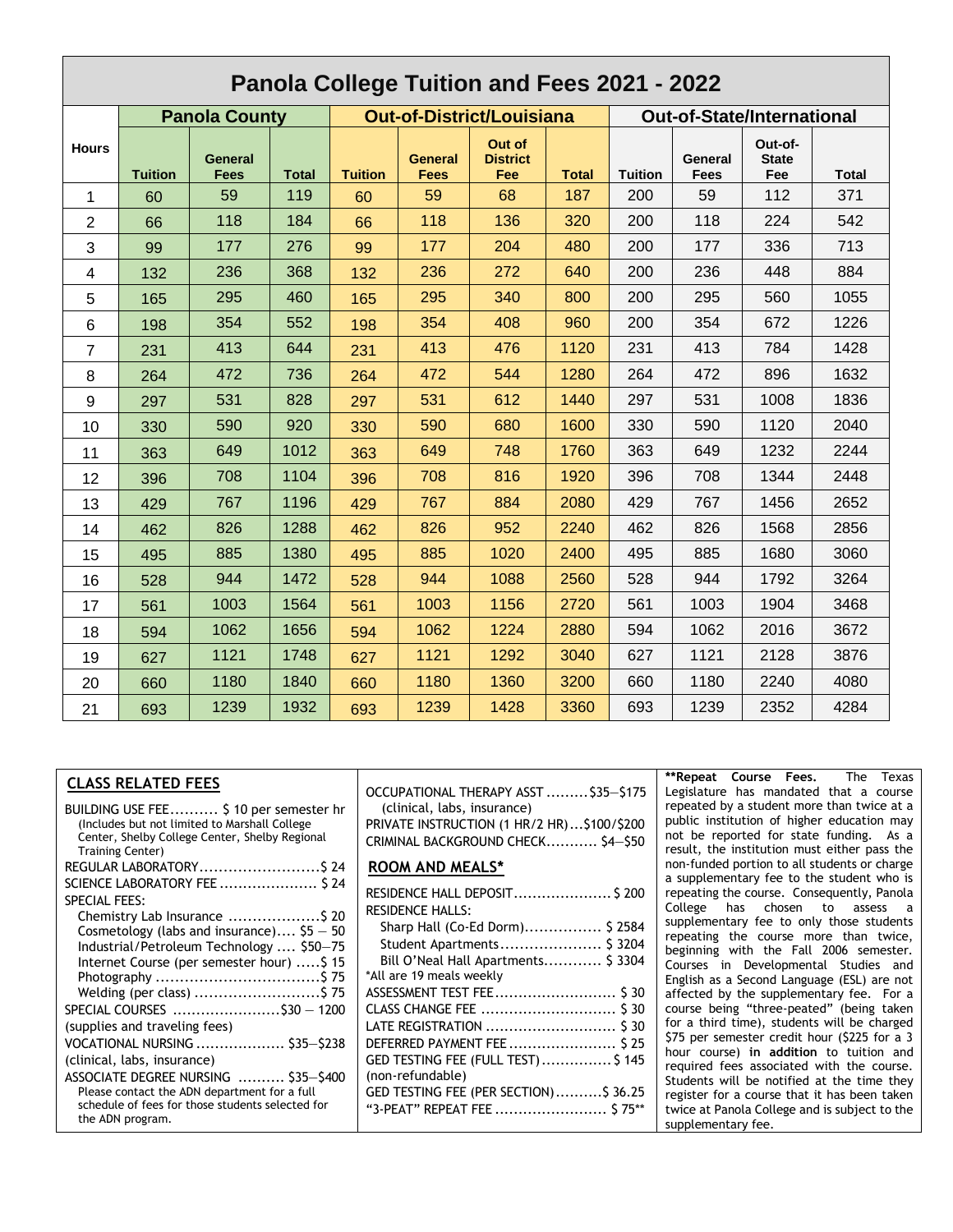### **SCHEDULE OF EXAMINATIONS FOR FALL 2022**

(ALL EXAMS WILL BE HELD AT THE SCHEDULED TIME AND PLACE UNLESS THE APPROPRIATE INSTRUCTIONAL ADMINISTRATOR APPROVES A CHANGE).

| <b>DATE</b> | <b>EXAM TIME</b>                                                                                                                                                                   | <b>CLASS</b> |                                        |                                                                      | <b>PLACE</b>          |
|-------------|------------------------------------------------------------------------------------------------------------------------------------------------------------------------------------|--------------|----------------------------------------|----------------------------------------------------------------------|-----------------------|
| December 1  | THURSDAY,  08:00AM - 10:30AM  MWF 08:00AM - 08:55AM<br>10:30AM - 01:00PM  MWF 10:10AM - 11:05AM<br>$01:00$ PM - 03:30PM  MW<br>$03:30$ PM - 06:00PM  MW                            |              | 12:30PM - 01:45PM<br>03:30PM - 04:45PM | <b>Classes</b><br><b>Classes</b><br><b>Classes</b><br><b>Classes</b> | Regular<br>Classrooms |
| December 2  | FRIDAY, 08:00AM - 10:30AM  TTH 07:45AM - 09:05AM<br>10:30AM - 01:00PM TTH 10:45AM - 12:05PM<br>01:00PM - 03:30PM  TTH 01:45PM - 03:05PM<br>03:30PM - 06:00PM TTH 04:40PM - 05:55PM |              |                                        | <b>Classes</b><br><b>Classes</b><br><b>Classes</b><br><b>Classes</b> | Regular<br>Classrooms |
|             | MONDAY,  08:00AM - 10:30AM  MWF 09:05AM - 10:00AM                                                                                                                                  |              |                                        | Classes                                                              | Regular               |
| December 5  | 10:30AM - 01:00PM  MWF 11:15AM - 12:10PM<br>01:00PM - 03:30PM  MW   02:00PM - 03:15PM                                                                                              |              |                                        | <b>Classes</b><br><b>Classes</b>                                     | Classrooms            |
|             | TUESDAY,  08:00AM - 10:30AM  TTH 09:15AM - 10:35AM                                                                                                                                 |              |                                        | <b>Classes</b>                                                       | Regular               |
| December 6  | 10:30AM - 01:00PM TTH 12:15PM - 01:35PM<br>01:00PM - 03:30PM TTH   03:15PM - 04:30PM                                                                                               |              |                                        | <b>Classes</b><br><b>Classes</b>                                     | Classrooms            |

### \*Make-up exams

\*Students should contact the instructor prior to Wednesday, November 30 regarding any make-up examination. Make-up exams are scheduled with individual instructors.

### **OFF-CAMPUS AND EVENING SCHOOL EXAMINATIONS***:*

**Wednesday night classes-Wednesday, November 30**

**All other classes-first regular class meeting beginning on Thursday, December 1**

**Consult your Instructor for any course times not stated**